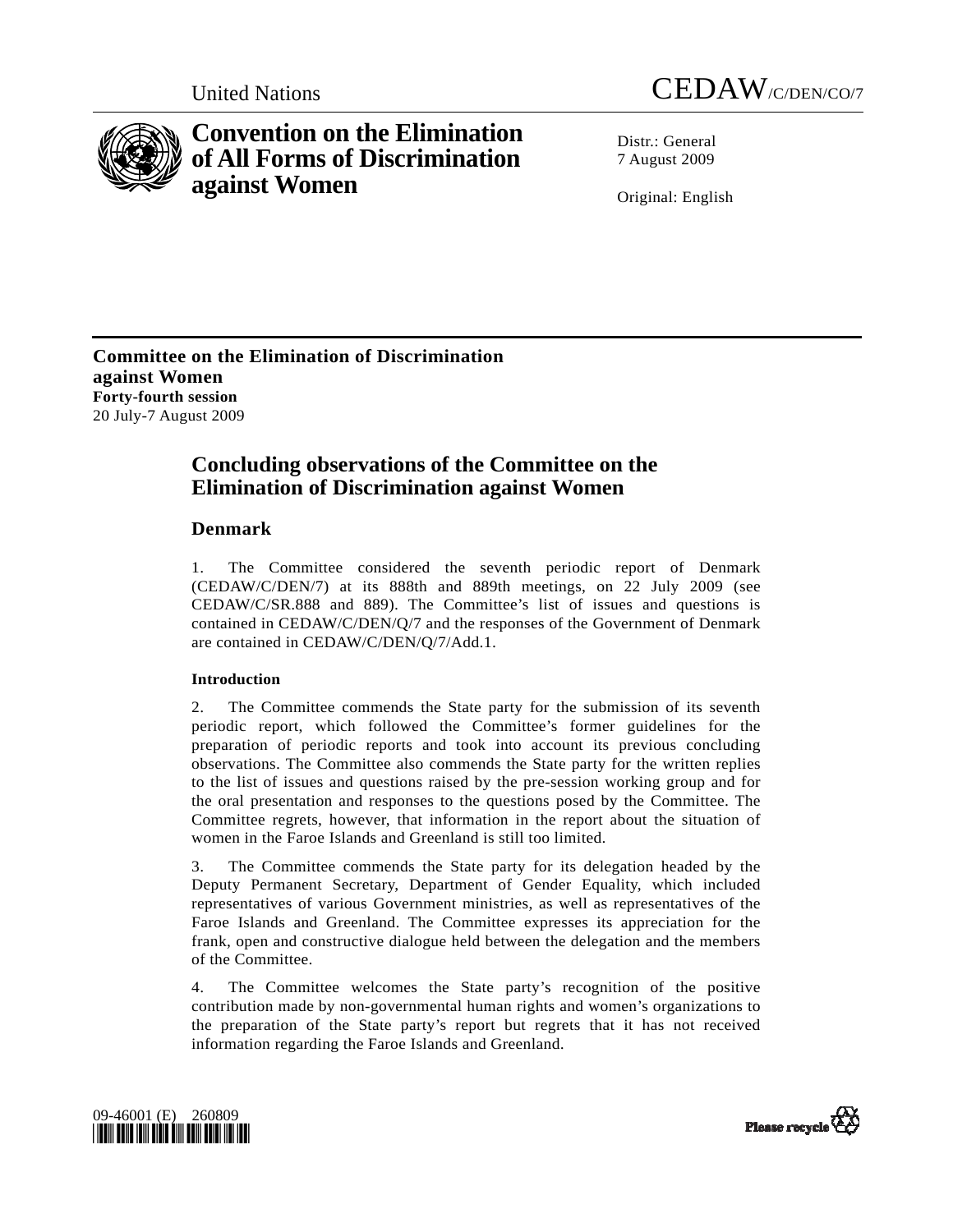## **Positive aspects**

5. The Committee commends the Consolidation Act on Gender Equality of September 2007, which introduced the possibility of applying temporary special measures in target pilot and development initiatives in fields other than employment.

6. The Committee notes with satisfaction the amendment to the Act on Gender Equality of May 2006 extending the requirement of ensuring equal gender nominations for positions on councils, boards and committees of municipalities and regions, as well as the amendment of May 2009, making the provisions on gender composition more rigorous.

7. The Committee welcomes the State party's adoption of the 2005-2008 national plan of action to combat men's domestic violence against women and children aimed at increasing information and services to women, including ethnic minority women, as well as improving public awareness through various initiatives targeted at women and men, boys and girls, as well as minority women.

8. The Committee welcomes the efforts made to raise public awareness of trafficking in human beings and to combat this scourge, notably through the national plan of action for the period 2007-2010, which sets concrete and measurable goals. The Committee also welcomes the establishment of the inter-ministerial working group on trafficking mandated to implement the State's initiatives. It also welcomes the creation of the Anti-Trafficking Centre, which manages the social dimensions of the national plan of action, as well as the stationing of trafficking coordinators in each police district.

9. The Committee congratulates the State party for mainstreaming gender equality and empowerment of women in its development cooperation activities and for allocating substantial financial resources for that purpose.

## **Principal areas of concern and recommendations**

10. **The Committee recalls the State party's obligation systematically and continuously to implement all the provisions of the Convention, and views the concerns and recommendations identified in the present concluding observations as requiring the State party's priority attention between now and the submission of the next periodic report. Consequently, the Committee urges the State party to focus on those areas in its implementation activities and to report on action taken and results achieved in its next periodic report. It calls upon the Governments of Denmark, the Faroe Islands and Greenland to submit the present concluding observations to all relevant ministries, to the Parliament and the judiciary, so as to ensure their full implementation.** 

## **Previous concluding observations**

11. The Committee acknowledges the relative short time between the adoption of the previous concluding observations and the examination of their implementation. It regrets, however, that some of the concerns it expressed and the recommendations it adopted after the consideration of the State party's sixth periodic report (CEDAW/C/DEN/6) in 2006 have been insufficiently addressed. These include for instance those regarding the underrepresentation of women in politics at the municipal level, the wage gap, parental leave, the situation of foreign married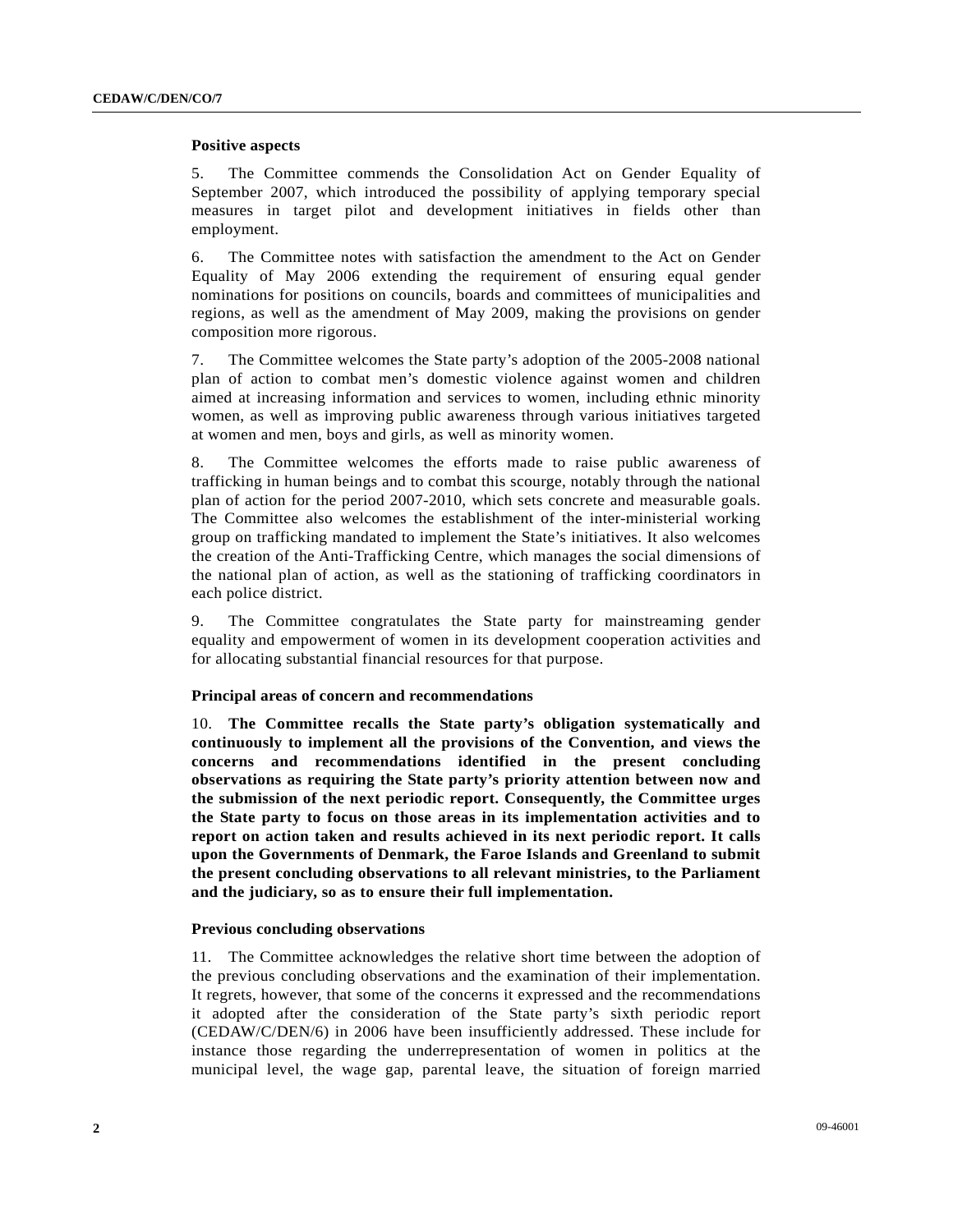women with temporary residence permits, and the minimum age requirement for spousal reunification.

12. **The Committee urges the State party to make every effort to address the previous recommendations that have not yet been fully implemented, as well as the concerns contained in the present concluding observations.** 

## **Parliament**

13. **While reaffirming that the Government has the primary responsibility and is particularly accountable for the full implementation of the State party's obligations under the Convention, the Committee stresses that the Convention is binding on all branches of Government, and it invites the State party, including the Faroe Islands and Greenland, to encourage its Parliament, in line with its procedures, where appropriate, to take the necessary steps with regard to the implementation of these concluding observations and the Government's next reporting process under the Convention.** 

#### **Legal status of the Convention**

14. While recognizing that some of the State party's domestic laws reflect the articles enshrined in the Convention, the Committee is concerned at the decision taken by the State party not to incorporate the Convention into its domestic legal order. It also reiterates the concerns expressed in its previous concluding observations that the Convention's provisions and rights have not been fully incorporated in the Faroe Islands and Greenland. Furthermore, given the special status of the self-governing and autonomous territories of the Faroe Islands and Greenland, the Committee considers that the incorporation of the Convention into the Constitution or other appropriate legislation would provide full protection to all citizens under the Danish Realm. The Committee notes that under Home Rule legislation the Danish Parliament has delegated legislative and executive powers to the authorities of the Faroe Islands and Greenland. It underlines, however, that the State party bears the primary responsibility of ensuring the full implementation of the Convention within the Danish Realm and dividing responsibilities with self governing and autonomous territories in that regard. In addition, while noting the existence of gender equality machineries and regulations in Denmark, the Faroe Islands and Greenland, the Committee is concerned that there is inadequate effective coordination of the application of the Convention in all Territories of the State party and of reporting as required under article 18 of the Convention.

15. **The Committee calls on the State party to reconsider its decision not to incorporate the Convention into its domestic legal order, with a view to ensuring that all rights protected under the Convention are given full effect in domestic law. It recalls the State party's obligation, as stated in article 2 (a) of the Convention, to embody the principle of the equality of men and women in its national Constitution or other appropriate legislation. The Committee recommends that the State party ensure that full implementation of the Convention is achieved throughout the State party's entire territory, including the Faroe Islands and Greenland. It also requests that an efficient division of responsibilities and reporting under the Convention is guaranteed through the establishment of effective coordination and reporting mechanisms.**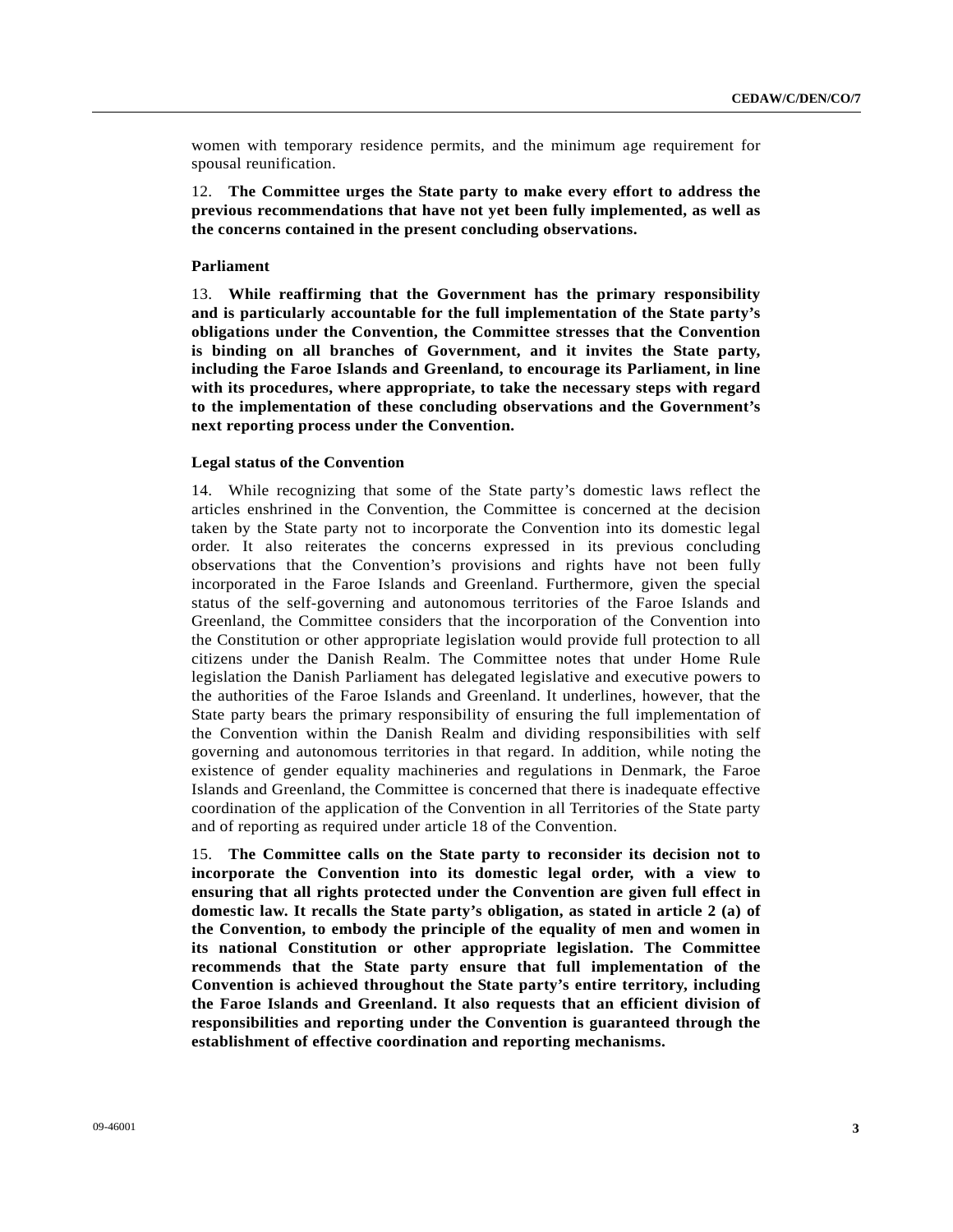## **Visibility of the Convention and its Optional Protocol**

16. The Committee takes note of the efforts made by the State party to increase the visibility of the Convention and the Optional Protocol, but remains concerned that the Convention and its Protocol have not received a high degree of visibility and importance, and are therefore not regularly used as the central legal basis for measures, including legislation, aimed at the elimination of discrimination against women and the promotion of gender equality in the State party, including in the Faroe Islands and Greenland. The Committee is further concerned that the provisions of the Convention have been used only once in a court case, which may indicate a lack of awareness of the Convention among the judiciary and the legal profession.

17. **The Committee calls upon the State party, including the Faroe Islands and Greenland, to place greater emphasis, in their efforts to eliminate discrimination against women, on the Convention as a central legally binding women's human rights instrument. It also calls upon the State party to take proactive measures to enhance awareness of the Convention and its Optional Protocol at all levels, in particular among the judiciary and the legal profession, political parties, Parliament and Government officials, including law enforcement officials, as well as the general public, in order to strengthen the use of the Convention in the development and implementation of its legislation, policies and programmes aimed at the practical realization of the principle of equality between women and men. The Committee encourages the State party to systematically promote knowledge and understanding of the Convention and its Optional Protocol, as well as the Committee's general recommendations and the views adopted on individual communications and enquiries, and to ensure that they are made an integral part of educational curricula, including legal education and the training of the judiciary.** 

#### **Gender mainstreaming**

18. While commending the second plan of action for the implementation of the gender mainstreaming strategy in all Ministries for the period 2007-2011, the Committee regrets the uneven implementation of the gender mainstreaming strategy within ministries, regions and municipalities and notes that only 6 per cent of the municipalities have a concerted strategy for working with gender mainstreaming. The Committee is further concerned at the lack of a coordination mechanism to effectively implement this strategy, as well as at the low number of bills for which gender impact assessment has been applied.

19. **The Committee calls upon the State party to establish a dedicated coordination mechanism and to introduce at all levels — ministerial, regional and municipal — effective monitoring and accountability mechanisms for the implementation of the gender mainstreaming strategy, as well as to include sanctions for non-compliance in such mechanisms. The Committee also recommends that the State party apply the gender impact assessment of all new bills in order to ensure that implementation of laws does not have an adverse impact on achieving de facto gender equality. The Committee recommends that the Governments of the Faroe Islands and Greenland also envisage the adoption of a gender mainstreaming strategy.**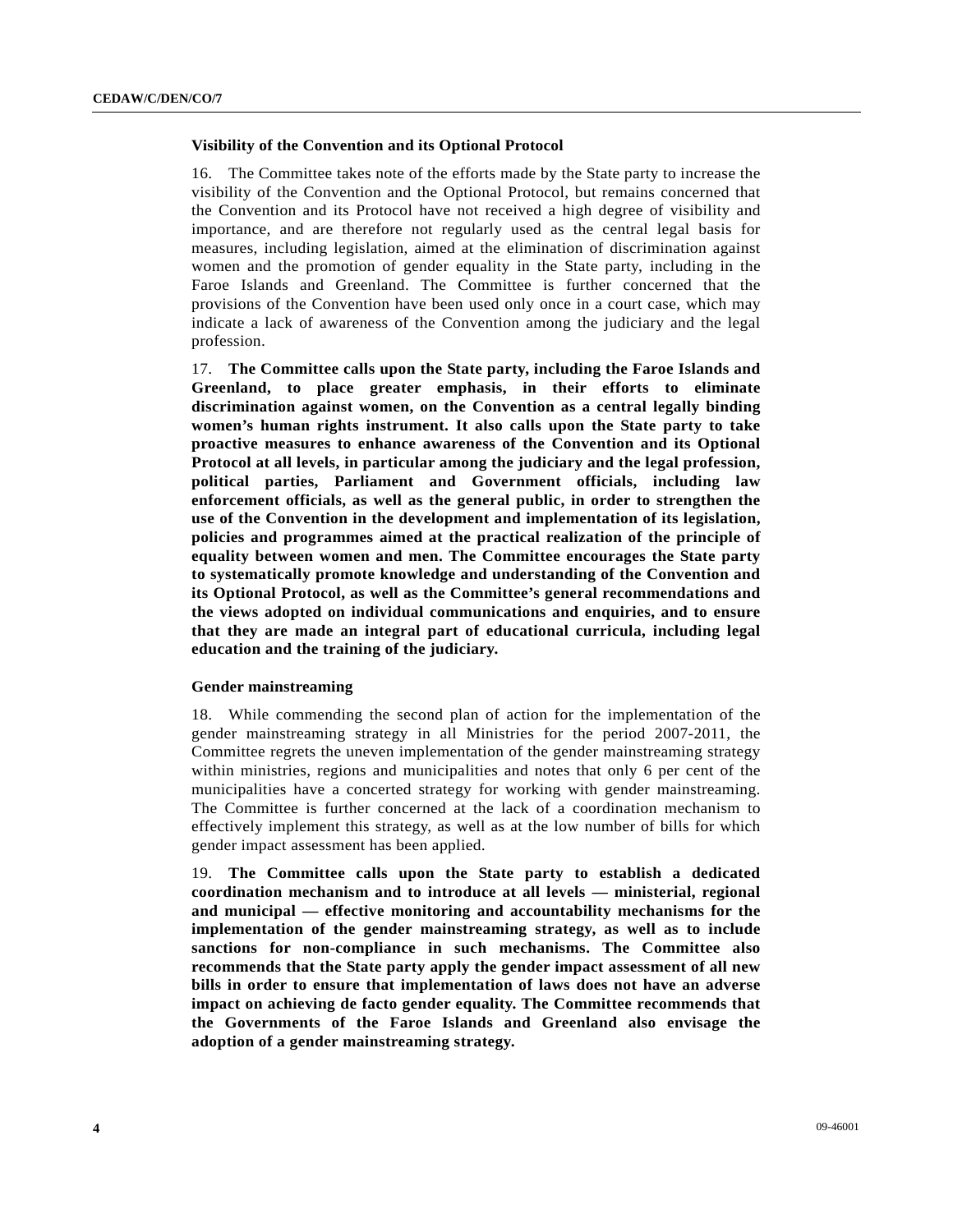## **Temporary special measures**

20. Welcoming the fact that the legislation provides the framework for the adoption of temporary special measures, the Committee is concerned about the State party's limited application of article 4, paragraph 1, of the Convention on temporary special measures and regrets the self-governing and autonomous territories' insufficient understanding of the need for the introduction and implementation of temporary special measures.

21. **The Committee recommends that the State party, including the Faroe Islands and Greenland, take concrete measures, including temporary special measures in accordance with article 4, paragraph 1, of the Convention and general recommendation No. 25 to accelerate the practical realization of women's de facto equality with men.** 

## **Political participation and participation in public life**

22. While noting the rather strong representation of women in decision-making in the Danish Parliament and the increase of such representation in the Faroe Islands, the Committee reiterates its concern about the low representation of women in local politics. It notes with particular concern that despite the State's initiatives in this area this proportion has barely changed in the past 20 years and that the percentage of women mayors has declined since 1997 and stands now at only 8 per cent.

23. **The Committee urges the State party to take proactive measures in order to improve significantly the representation of women in politics at regional and local levels and to achieve full gender equality in Parliament. The Committee acknowledges the position of the State party that the introduction of a quota system on the number of seats in the Danish Parliament or regional and local governments is unlikely to be in accordance with the Danish Constitution, and note that this would be resolved with the incorporation of article 4, paragraph 1, of the Convention. It also considers that this position should not constitute an impediment to the establishment of other temporary special measures for national and local elections, as indicated in the Committee's general recommendation No. 25. The State party therefore urges the State party to adopt appropriate temporary special measures in order to increase the number of women in politics, in particular at the regional and local levels, in the State party, including the Faroe Islands and Greenland.** 

## **Women in top management positions in academia and the public and private sectors**

24. The Committee remains concerned at the low percentage of women in high ranking posts, particularly in academia, where the presence of women declines as they move up the academic ladder and where they currently hold only 13 per cent of professorships. The Committee welcomes the adoption in 2008 of a Charter on women in management whereby companies commit themselves to developing strategies and setting goals to increase the percentage of women in management, but it continues to be concerned at the very low representation of women in top management positions and on boards of private companies.

25. **The Committee urges the State party to strengthen its efforts to increase the number of women in high-ranking posts, particularly in academia. It**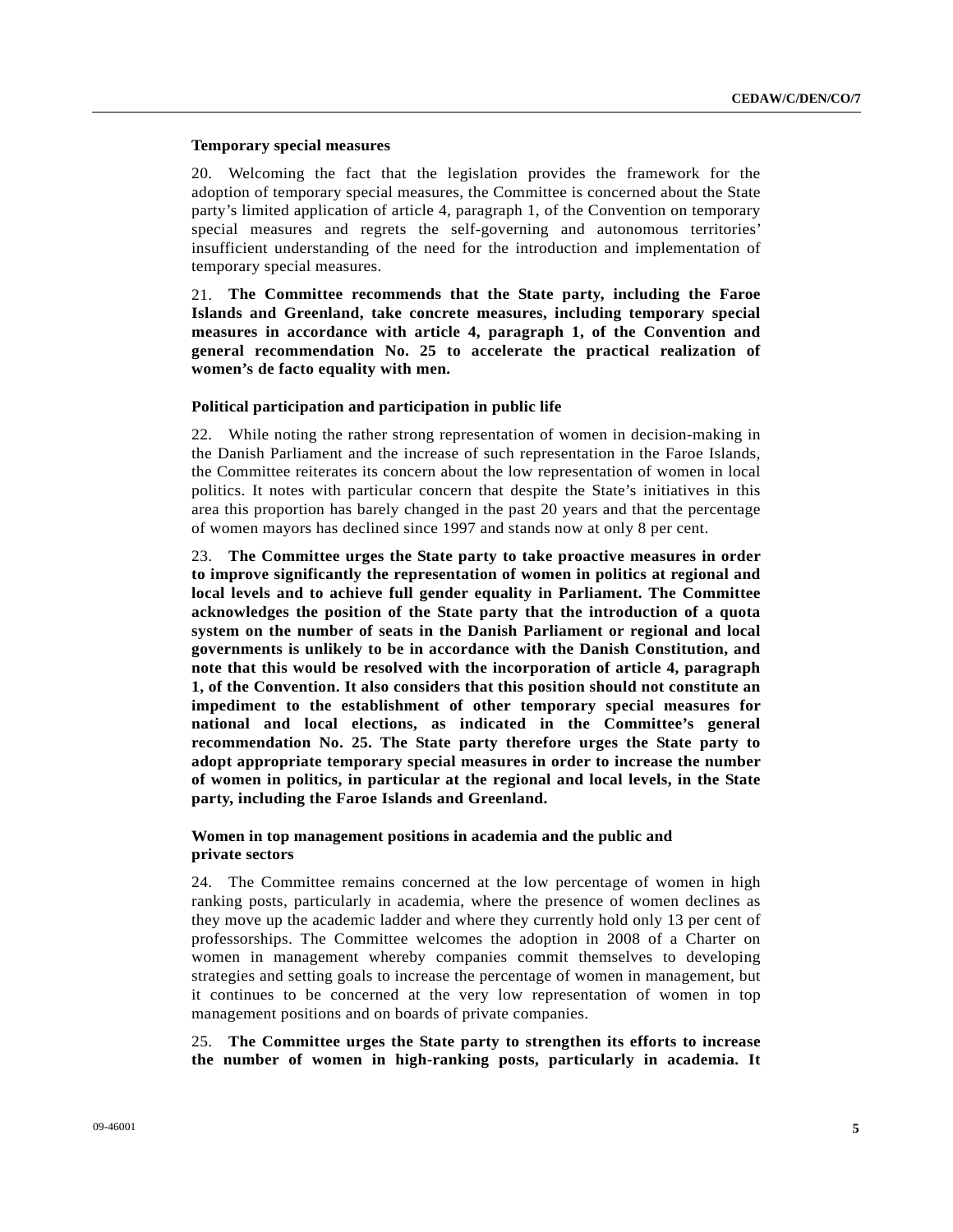**recommends that the State party adopt effective proactive measures to encourage more women to apply for high-ranking posts and it encourages the State party to draw on the University of Copenhagen's example on the use of temporary special measures to recruit more female professors. It therefore encourages the State party to review its position on the use of temporary special measures in order to accelerate the realization of women's de facto equality with men in all areas. The Committee recommends that the strategy on women in management positions in the labour market and business sector include effective monitoring and accountability mechanisms, including sanctions for non-compliance with voluntary commitments taken by employers and other relevant groups, and encourages the State party to take further legislative measures as required. In addition to the above-mentioned recommendations, the Committee requests the Governments of the Faroe Islands and Greenland to provide full statistical data on women in management positions in elected and appointed bodies and as high-ranking officials within executive bodies, including in the judiciary, in their respective territories in the next periodic report.** 

#### **Labour market**

26. The Committee commends women's continued high level of participation in the labour market and measures taken by the State party in support of such participation, which enable both women and men to reconcile work and family life through extended maternity and paternity leave schemes. However, it reiterates the concerns expressed in its previous concluding observations about the significant occupational segregation and the persistence of the wage gap, due to the fact that women still hold a majority of part-time jobs.

27. **The Committee urges the State party to take proactive concrete measures to eliminate occupational segregation, both horizontal and vertical, and to narrow and close the wage gap between women and men. The Committee recommends that the State party consider extending the equal pay monitoring and reporting obligations to companies with fewer than 35 employees. It reiterates the recommendation formulated in its previous concluding observations directed to ensuring that job evaluation systems based on gendersensitive criteria be developed with the aim of closing the existing wage gap between women and men. The Committee further calls upon the State party and the Governments of the Faroe Islands and Greenland to conduct surveys in order to gain a better understanding of the persistence of occupational segregation and the pay gap between women and men and to monitor trends, including through the collection and analysis of data disaggregated by sex, skills and sectors in part-time versus full-time work, as well as the impact of measures taken and results achieved, and to take the necessary corrective steps. The Committee recommends that the State party, including the Faroe Islands and Greenland, continue their efforts to ensure reconciliation of family and professional responsibilities and the promotion of equal sharing of domestic and family tasks between women and men, including by increasing incentives for men to take up their right to parental leave and to give women priority for available full-time employment positions.** 

28. The Committee notes with concern that the new legislation on public procurement in the State party fails to introduce a gender equality policy.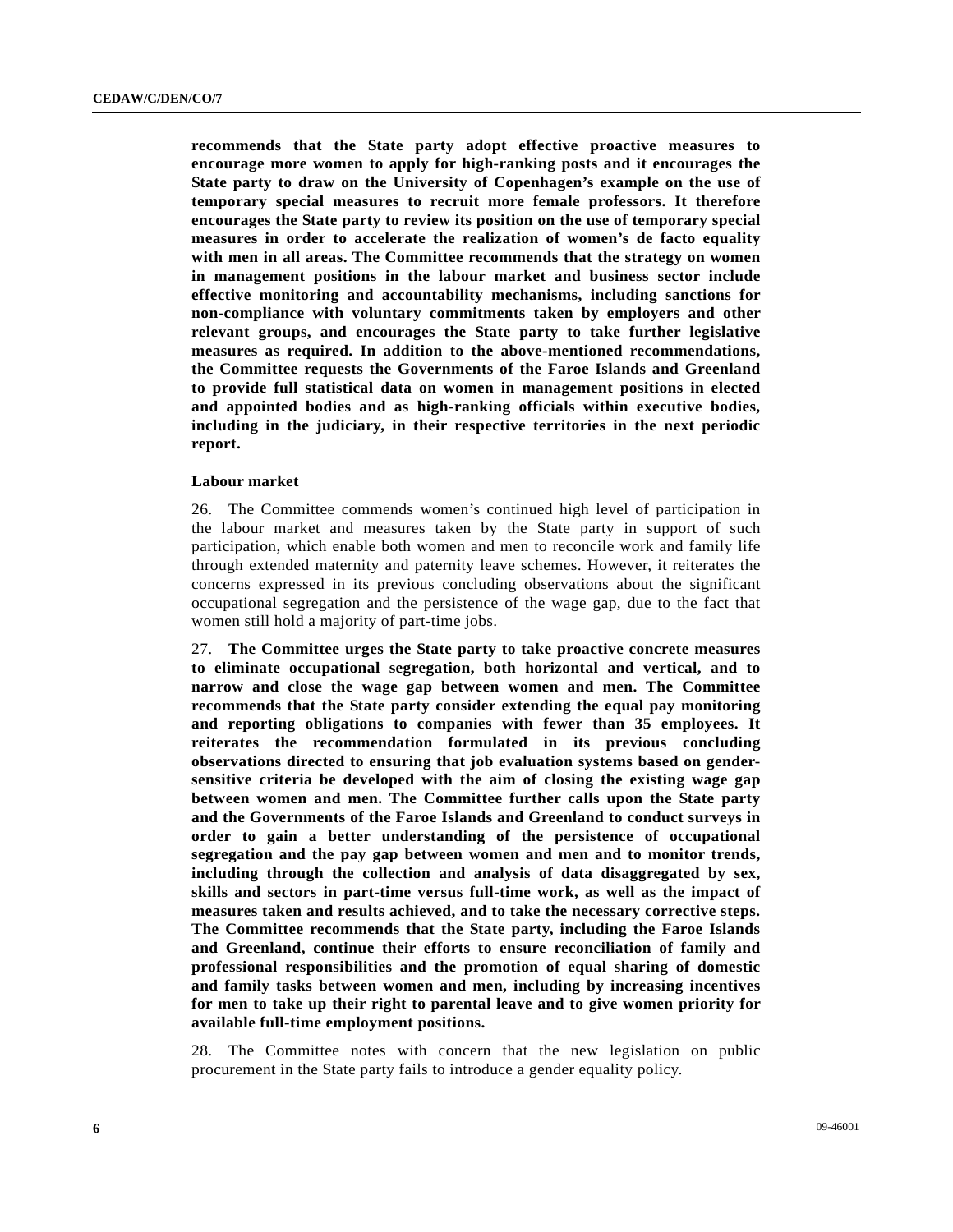29. The Committee recommends the State party to ensure that the implementation of a gender equality policy constitutes a requirement for granting public procurement contracts.

#### **Violence against women**

30. The Committee welcomes the political and legal measures taken by the State party to combat violence against women and the generally high-quality protection and services offered to victims of sexual violence in Denmark. It takes note of the decrease in women victims of partner violence during the period 2000-2005, but remains concerned that the total number of women subjected to physical violence increased during that period and that immigrant woman are most affected. While noting the information provided by the delegation that the number of residence permits granted to foreign women victims of domestic violence increased, it remains concerned that the weak legal basis of protection, combined with the strict requirements for granting an exemption from the normal seven years of residence to obtain a permanent residence permit, may prevent foreign married women victims of domestic violence from leaving their abusive partner and seeking assistance. With regard to the Faroe Islands and Greenland, the Committee is concerned about the lack of legislation providing for effective protection of victims, including restraining orders, and about the insufficient data on the prevalence of all forms of violence against women.

31. **The Committee calls upon the State party, including the Faroe Islands and Greenland, to pursue their efforts to prevent and combat violence against women and to adopt a coordination policy on violence against women that would ensure that victims of domestic violence have access to immediate means of redress and protection, including protection orders, access to a sufficient number of State-funded safe shelters and to legal aid. It further recommends that the State party consider adopting a specific law on violence against women, including domestic violence, in line with the Committee's general recommendation No. 19. The Committee calls on the State party to ensure that foreign married women victims of domestic violence are provided with flexible solutions with regard to their resident permits and recommends that clear legal guarantees and administrative guidelines for their protection are set. The Committee encourages the State party to draw on other Nordic countries' good practices regarding the introduction of gender-based persecution as a ground for refugee status determination.** 

## **Trafficking**

32. The Committee commends the State party for ratifying the Council of Europe Convention on Action against Trafficking in Human Beings on 19 September 2007 and the many other measures taken to address the issue of trafficking in women and children. The Committee also commends the financial assistance provided to countries of origin as well as non-governmental organizations based in these countries for victims of trafficking outreach, identification and rehabilitation, trafficking prevention and law enforcement anti-trafficking projects. It welcomes the amendment of the Aliens Act on 1 August 2007 which, among other things, provides for an extended reflection period of up to 100 days during which victims of trafficking may stay in Denmark and are offered legal, medical and psychological assistance if they agree to be repatriated and cooperate in investigations. The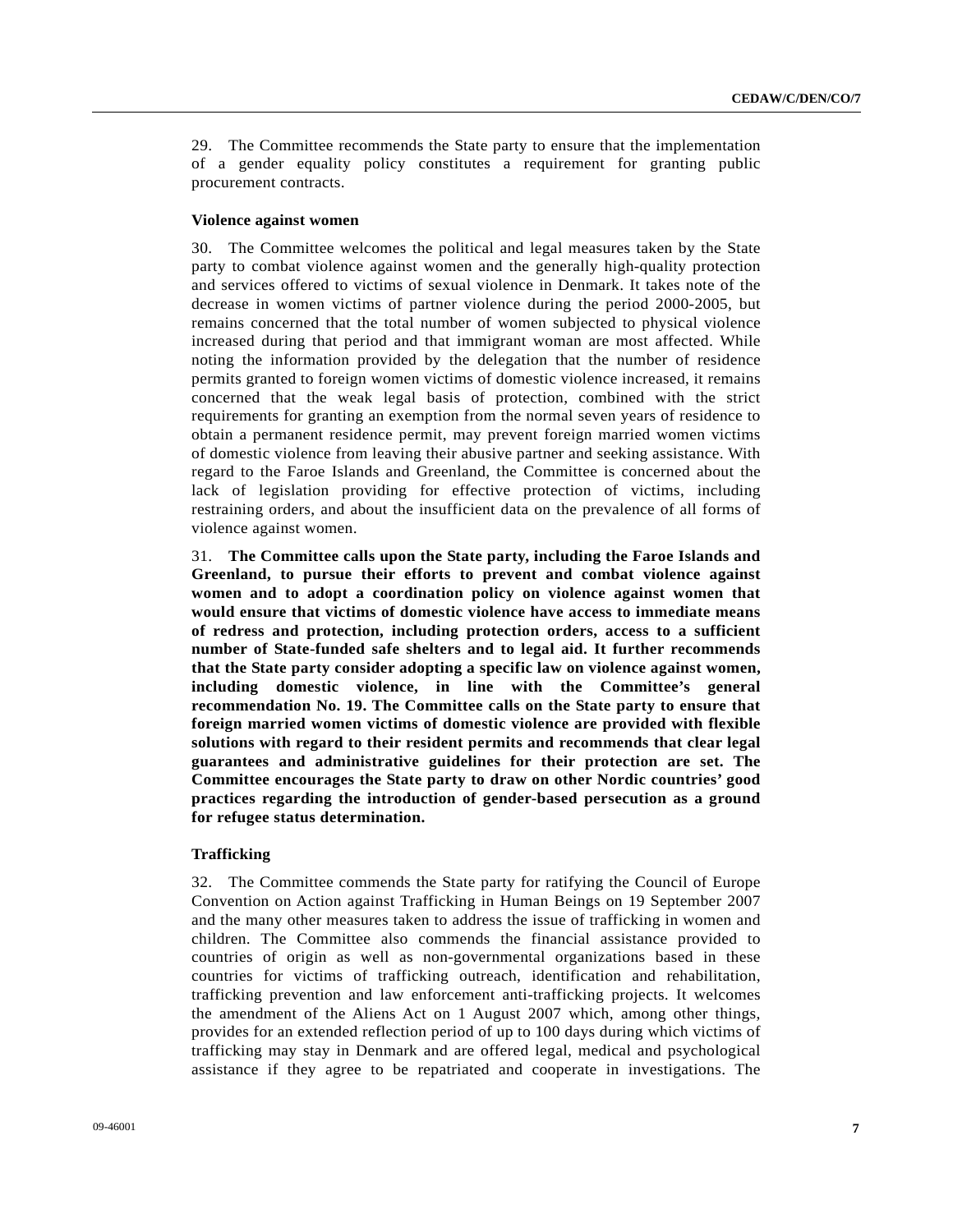Committee regrets, however, that the emphasis in the State party is laid on the victims' prompt repatriation to their country of origin rather than on their recovery and rehabilitation and that the Refugee Board and the Ministry of Immigration seldom grant residence permits on the basis of these women belonging to a particular social group — gender or victims of trafficking — or on humanitarian grounds.

33. **The Committee calls on the State party to give greater attention to the recovery and reintegration of all victims of trafficking, regardless of the victim's cooperation in investigations. The Committee encourages the State party to continue working closely with countries of origin to ensure safe repatriation of victims and their access to adequate care and rehabilitation and to pursue its bilateral, regional and international cooperation so as to further curb this phenomenon. It calls upon the State party to develop guidelines on the handling of claims of gender-related persecution within Danish asylum law and practice so as to develop a more thorough way of identifying victims of trafficking and gender-based persecution.** 

## **Exploitation of prostitution**

34. The Committee commends the many measures and initiatives taken in the framework of the 2005 action plan "A new life", which initiated a holistic approach to prostitution, as well as the establishment of the Competence Centre for Prostitution. It also welcomes the strategy launched in 2006 to reinforce police action against criminals who control prostitution, which resulted in a mapping of the prostitution environment. It is concerned, however, that the number of women involved in prostitution increased during the reporting period and is expected to further increase as a result of the ban on the purchase of sexual services in other Scandinavian countries. In this context, the Committee is concerned about the absence of legal and other measures aimed at further discouraging the demand for prostitution.

35. **The Committee requests the State party to strengthen measures aimed at addressing the exploitation of prostitution in the country and, in particular, the demand for prostitution. It further calls upon the State party to address the factors driving women and girls into prostitution and strengthen the services put in place for their rehabilitation and reintegration into society.** 

#### **Health**

36. The Committee welcomes the follow-up in the period 2008-2011 to the action plan aimed at reducing the number of abortions and sexually transmitted infections in Denmark. It expresses concern, however, about the steady increase of the abortion rate among young women aged 15 to 19 years.

37. **The Committee calls upon the State party to continue its efforts to widely promote sex education among adolescents and young adults in order to increase their knowledge and use of contraceptive methods. The Committee also encourages the State party to undertake studies and/or surveys on the root causes of the increase in abortions among young women.**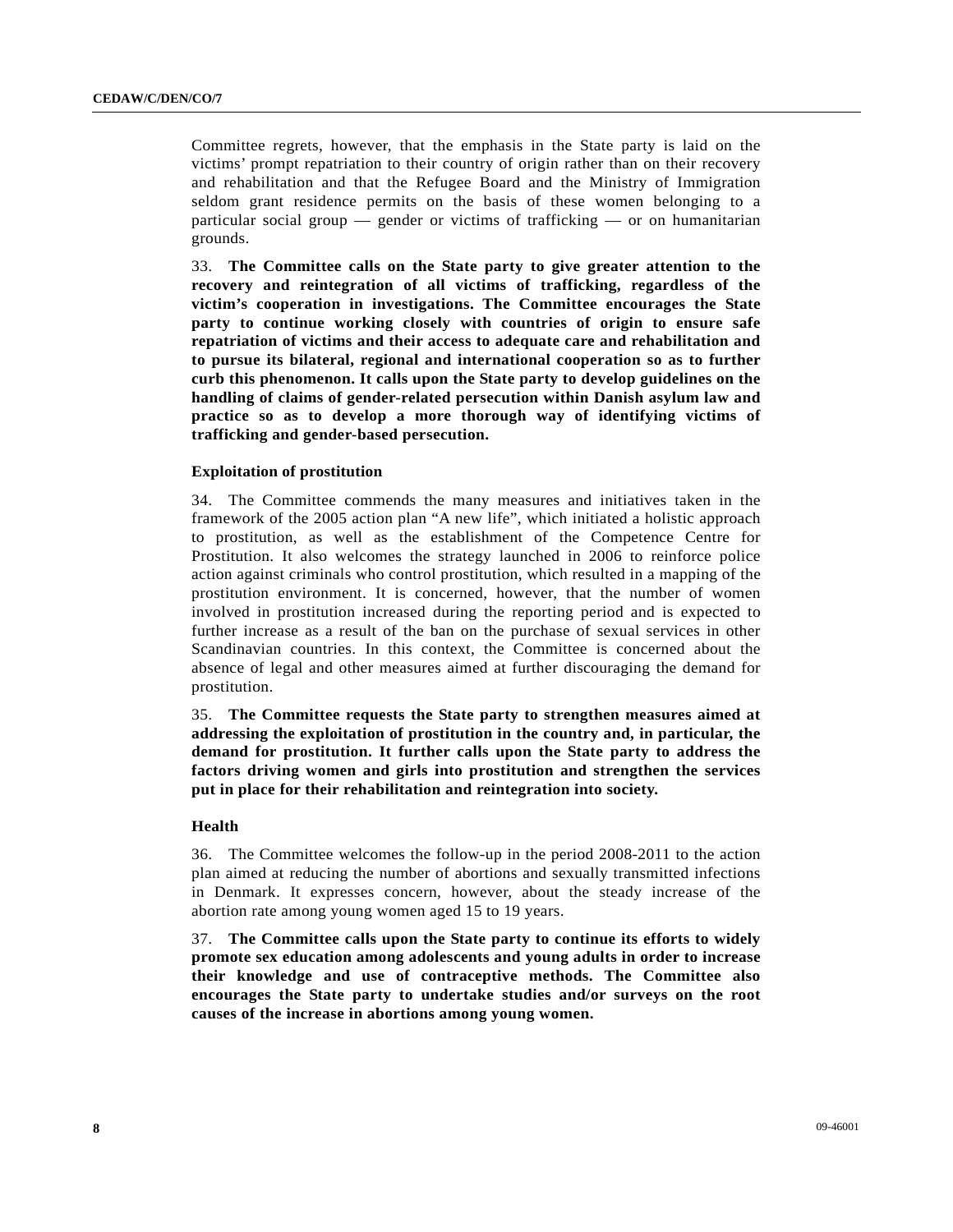#### **Minority women**

38. While noting the measures taken to enhance the integration of minority women into Danish society and including such women in the labour market, the Committee continues to be concerned at the human rights situation of minority women and the fact that they continue to suffer from multiple forms of discrimination. The Committee welcomes the 2006-2009 action plan "Employment, Participation and Equal Opportunities for All" aimed at dismantling gender-based barriers to education, work and association activities among persons with a non-Danish ethnic background, but remains concerned at the situation of minority women with respect to access to education, employment and health care and exposure to violence. It also reiterates its previous concern that most women who are HIV-positive are foreignborn minority women.

39. **The Committee urges the State party to intensify its efforts to eliminate discrimination against minority women. It encourages it to prevent discrimination against those women, both within their communities and in society at large, to combat violence against them, and increase their awareness of the availability of social services and legal remedies as well as familiarize them with their rights to gender equality and non-discrimination. The Committee recommends that foreign women's health needs, in particular with regard to information on preventing and addressing HIV infection, be fully addressed. In addition, the Committee calls upon the State party to conduct regular and comprehensive studies on discrimination against minority women, collect statistics on their situation in employment, education and health and on all forms of violence that they may experience, and include this information in its next periodic report.** 

## **Family reunification**

40. While noting the positive effects of the awareness-raising campaign on forced and arranged marriages within the State party, the Committee reiterates the concerns expressed in the previous concluding observations that the 24-year-old age limit for the reunification of migrant spouses may constitute an impediment to the right to family life in the State party.

41. **While calling upon the State party to continue placing the issue of forced marriage high on its political agenda, it recommends the review of the 24-yearold age limit in order to bring it into line with the rules applying to Danish couples. Furthermore, in view of the positive results of the awareness-raising campaign, the Committee encourages the State party to continue exploring alternative ways of combating forced marriages.** 

#### **Cooperation with non-governmental organizations**

42. The Committee notes with satisfaction the cooperation of the State party with civil society organizations, particularly women's organizations, which is mostly achieved through Government cooperation with such organizations on specific programmes and projects. The Committee is concerned that the amount of funds available for non-governmental organizations has not changed over the past few years in Denmark and that the access to funding for women's non-governmental organizations has been made more difficult.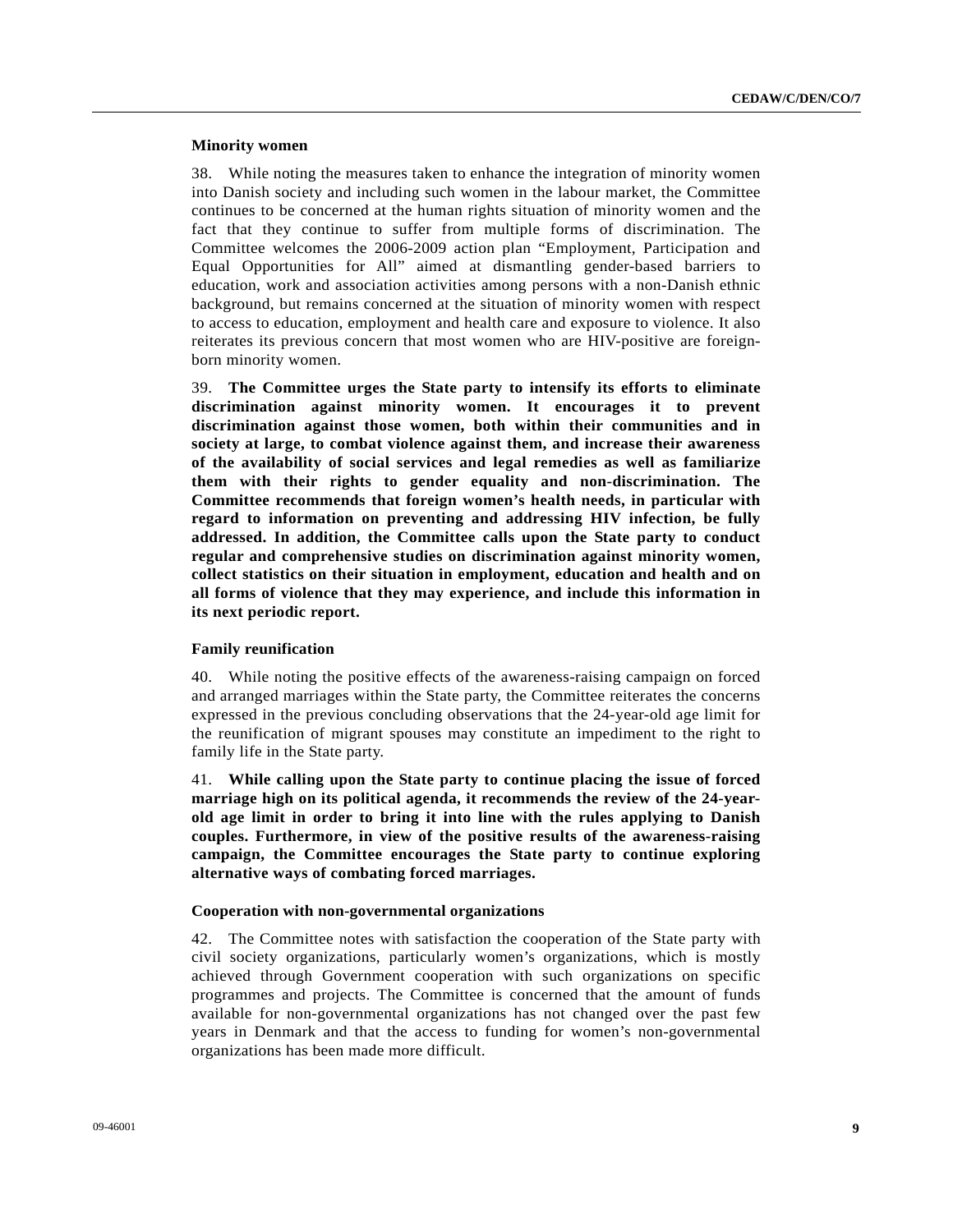43. **While encouraging the State party, including the Faroe Islands and Greenland, to continue to develop its collaboration with civil society, the Committee recommends that the State party ensure that an adequate level of funding is made available for the non-governmental organizations to carry out their work, including to contribute to the work of the Committee on the Elimination of Discrimination against Women.** 

## **Follow-up to the Beijing Declaration and Platform for Action**

44. **The Committee urges the State party to continue to utilize, in implementing its obligations under the Convention, the Beijing Declaration and Platform for Action, which reinforce the provisions of the Convention, and requests the State party to include information thereon in its next periodic report.**

## **Millennium Development Goals**

45. **The Committee emphasizes that full and effective implementation of the Convention is indispensable for achieving the Millennium Development Goals. It calls for the integration of a gender perspective and explicit reflection of the provisions of the Convention in all efforts aimed at the achievement of the Goals and requests the State party to include information thereon in its next periodic report.** 

## **Ratification of other treaties**

46. **The Committee notes that States' adherence to the nine major international human rights instruments**[1](#page-9-0) **enhances the enjoyment by women of their human rights and fundamental freedoms in all aspects of life. Therefore, the Committee encourages the Government of Denmark to consider ratifying the instruments to which it is not yet a party, namely, the International Convention on the Protection of the Rights of All Migrant Workers and Members of Their Families, the International Convention on the Protection of All Persons from Enforced Disappearance and the Convention on the Rights of Persons with Disabilities.** 

#### **Dissemination of concluding observations**

47. **The Committee requests the wide dissemination in Denmark, the Faroe Islands and Greenland of the present concluding observations in order to make the people, including Government officials, politicians, parliamentarians and women's and human rights organizations, aware of the steps that have been taken to ensure de jure and de facto equality of women and the further steps that are required in that regard. The Committee requests the State party to** 

<span id="page-9-0"></span>**\_\_\_\_\_\_\_\_\_\_\_\_\_\_\_\_\_\_** 

<sup>1</sup> The International Covenant on Economic, Social and Cultural Rights, the International Covenant on Civil and Political Rights, the International Convention on the Elimination of All Forms of Racial Discrimination, the Convention on the Elimination of All Forms of Discrimination against Women, the Convention against Torture and Other Cruel, Inhuman or Degrading Treatment or Punishment, the Convention on the Rights of the Child, the International Convention on the Protection of the Rights of All Migrant Workers and Members of Their Families, the International Convention for the Protection of All Persons from Enforced Disappearance and the Convention on the Rights of Persons with Disabilities.